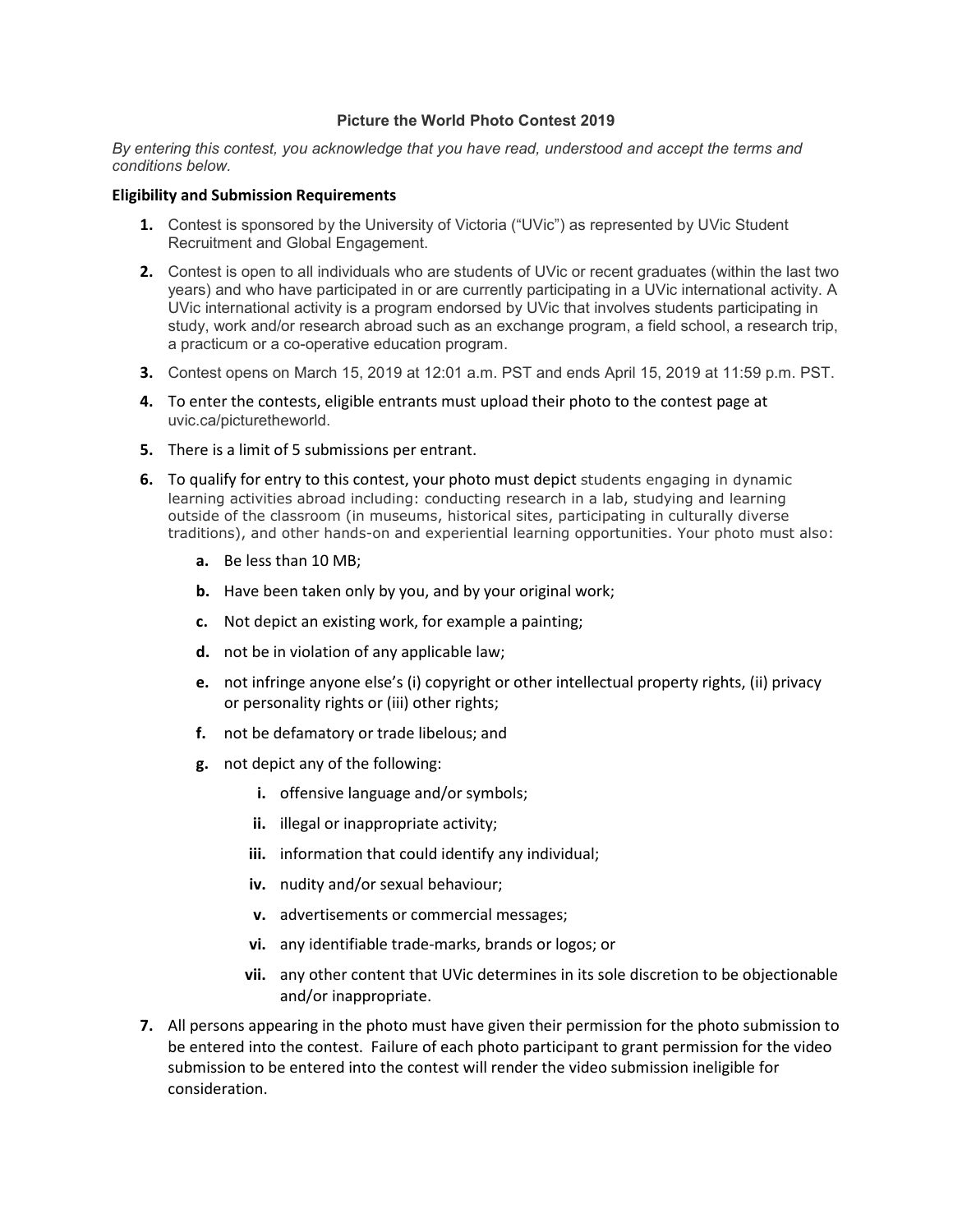Judging and Prizes

- 8. A panel of judges will select 2 winners. The panel of 7 judges will be comprised of employees from UVic's Offices of Student Recruitment & Global Engagement and International Student Services. Judging of eligible entries will be based on these criteria:
	- a. The photo represents experiential engagement and/or learning that makes the ordinary look extraordinary.
	- b. The photos is a testimony of students' cross-cultural immersion.
	- c. The composition of the photo has an artistic quality that draws in the viewer.

Decisions of the judging panel are final. The top 10 photos selected by the panel will be printed and displayed in the Welcome Centre in the University Centre lobby.

- 9. A total of 2 (two) prizes will be awarded:
	- a. One first place prize of \$150.00; and
	- b. One second place prize of \$100.00.
- 10. Prizes are non-transferable and must be accepted as awarded. UVic may in its sole discretion substitute prizes of the same or greater value.
- 11. UVic reserves the right not to select a winner or winners, if, in its sole determination, it does not receive eligible or qualified entries.
- 12. Winners will be announced on April  $6<sup>th</sup>$ , 2018. If a winner cannot be reached within 5 (five) days following the first attempt at the contact via the email address provide by the entrant, or if the winner declines the prize, UVic may award the prize to another entrant.
- 13. The odds of winning depend on the number of eligible submissions received and the evaluation of the eligible and qualified videos by the judging panel.

Other Conditions

- 14. By entering this contest, you declare that you have complied with all of these rules and met all eligibility requirements.
- <span id="page-1-0"></span>15. You grant UVic a non-exclusive, royalty-free, sub-licensable, worldwide, transferable, perpetual licence to:
	- a. Use, copy, adapt, communicate, distribute, publicly display and create compilations and derivative works or merchandise from any video you submit as an entry to this contest (including any caption you have posted with your video); and
	- b. Use your name, city or town of residence, and/or any statements made by you in connection with your entry

and you irrevocably waive all moral rights to your video in favour of UVic.

- 16. You represent and warrant that you have the right to grant the license set out in section [15](#page-1-0) above.
- 17. The licence you grant in section 15 permits UVic to (a) cut, reformat, rearrange and/or combine your photo with other materials and/or to otherwise modify your video; (b) use your video or a modified version of your video in UVic promotional materials; and /or (c) share your video or any version of your video as edited by UVic, on any social media website.